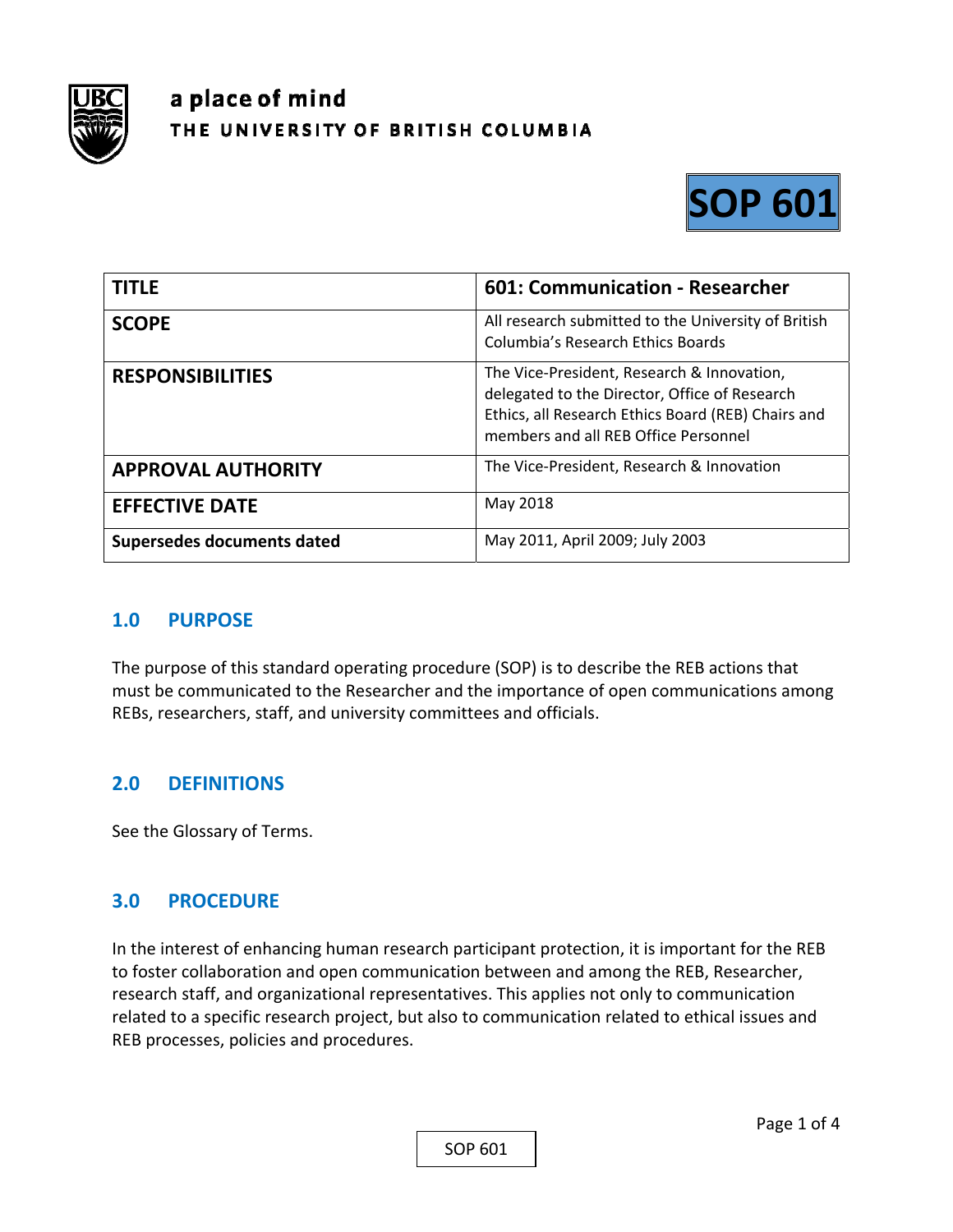All Researchers participating in REB approved research shall be informed, in writing, of all determinations made by the REB regarding specific research.

Feedback from Researchers should be encouraged and should be considered as an opportunity to review and to improve the function of the REB and of the REB office procedures.

In order to facilitate clear and accurate communication with Researchers and research staff, the REB will follow standardized notification and documentation procedures<sup>1</sup>.

# **3.1 Notifications of REB Decisions**

All UBC‐affiliated REBs use an electronic secure web‐based REB document management system called **R**esearcher **I**nformation **Se**rvices (RISe). Researchers will be notified of the REB's decisions via an email automatically generated by RISe<sup>2</sup>.

- **3.1.1** The RISe system will notify the Researcher and/or his/her research staff of the REB's decision via email following the review<sup>3</sup> (i.e., from the REB meeting or delegated review date) of new research, modifications, or amendments to currently approved research, applications for continuing review or reportable events;
- **3.1.2** The determinations of the REB will be summarized noting any concerns or requests for clarification including recommended changes to the consent form, and clarifying the reasons for the disapproval of the submission (when appropriate);
- **3.1.3** If the research does not receive initial approval or is denied re-approval (for continuing review), the REB Chair or designee will notify the Researcher of the REB's decision as soon as possible following the REB meeting. Formal written notification will follow;
- **3.1.4**  The REB Chair or designee will review the draft REB provisos or deferral notice, make revisions as necessary, and will indicate his/her approval;
- **3.1.5**  The REB provisos or deferral notice will be issued to the Researcher(s) via the RISe system;
- **3.1.6**  The Researcher will be asked to include the REB number or equivalent designation assigned to the research in all subsequent correspondence with the REB;
- **3.1.7** Upon receipt of the Researcher response to the REB provisos or deferral notice, the REB will follow-up with the Researcher and/or his/her staff to request any additional clarifications as needed, or as requested by the REB Chair or designee, or the reviewers;
- **3.1.8**  Once all of the REB conditions are satisfied, the REB will issue a Certificate of Approval. Included in the Certificate of Approval is the study title and REB number, name of the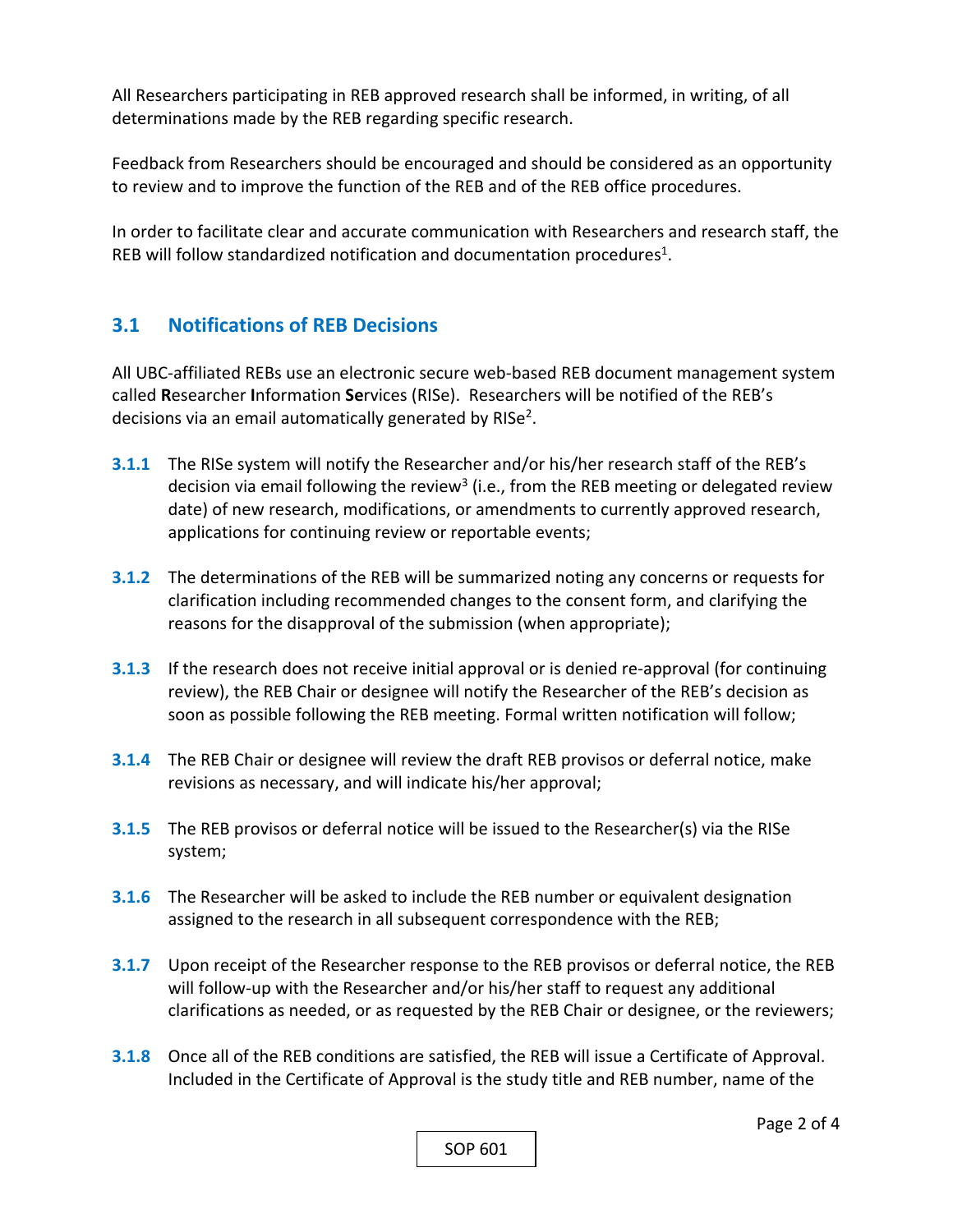Principal Investigator and any co-investigator(s), funding agency, study sites, and a list of the approved documents. The document titles, version numbers, and dates listed in the Certificate of Approval correspond to the information entered on page 9 (Documentation) of the RISe application form.

#### **3.2 Researcher Appeal of REB Decision**

- **3.2.1** A Researcher may request a reconsideration or appeal the decision of the REB and/or any of the revisions to the research requested by the  $REB<sup>4</sup>$ ;
- **3.2.2** Appeals are conducted in accordance with UBC Policy 89<sup>5</sup> and SOP 409;
- **3.2.3** Only the REB may lift a restriction or re-review previously disapproved research. Delegated review procedures may not be used.

# **3.3 Communications Concerning Non‐compliance**

Researcher non‐compliance may be the result of communication difficulties. The REB will attempt to resolve apparent instances of non‐compliance without interrupting the conduct of the study, especially if the rights and welfare of participants may be jeopardized.

However, if it appears that a Researcher is intentionally non‐compliant with the protocol, SOPs, TCPS2, REB, and/or other applicable requirements, the REB, through the REB Chair or his/her designee, will notify the Researcher in writing, detailing the alleged non‐compliance, specifying corrective action, and stating the consequences. Such actions may be the result of an onsite audit conducted by the Office of Research Ethics at UBC. When appropriate, copies of such correspondence shall also be sent to the Researcher's supervisor and/or Department Head, study Sponsor, the Director, Office of Research Ethics and the Vice‐President, Research & Innovation.

# **4.0 REFERENCES**

1. *Government of Canada, Canadian General Standards Board.* CAN/CGSB ‐191.1‐2013 Research ethics oversight of biomedical clinical trials (2013), Section 4.4.3.1:

http://publications.gc.ca/collections/collection\_2017/ongc‐cgsb/P29‐191‐001‐2013‐eng.pdf *International Conference on Harmonisation Good Clinical Practice Guidelines (ICH‐GCP),* Section 3.3.9 http://www.ich.org/fileadmin/Public\_Web\_Site/ICH\_Products/Guidelines/Efficacy/E6/E6\_R2\_\_Step\_4\_2016\_1109 .pdf

2. *Government of Canada, Canadian General Standards Board.* CAN/CGSB ‐191.1‐2013 Research ethics oversight of biomedical clinical trials (2013), Section 4.4.5:

http://publications.gc.ca/collections/collection\_2017/ongc‐cgsb/P29‐191‐001‐2013‐eng.pdf